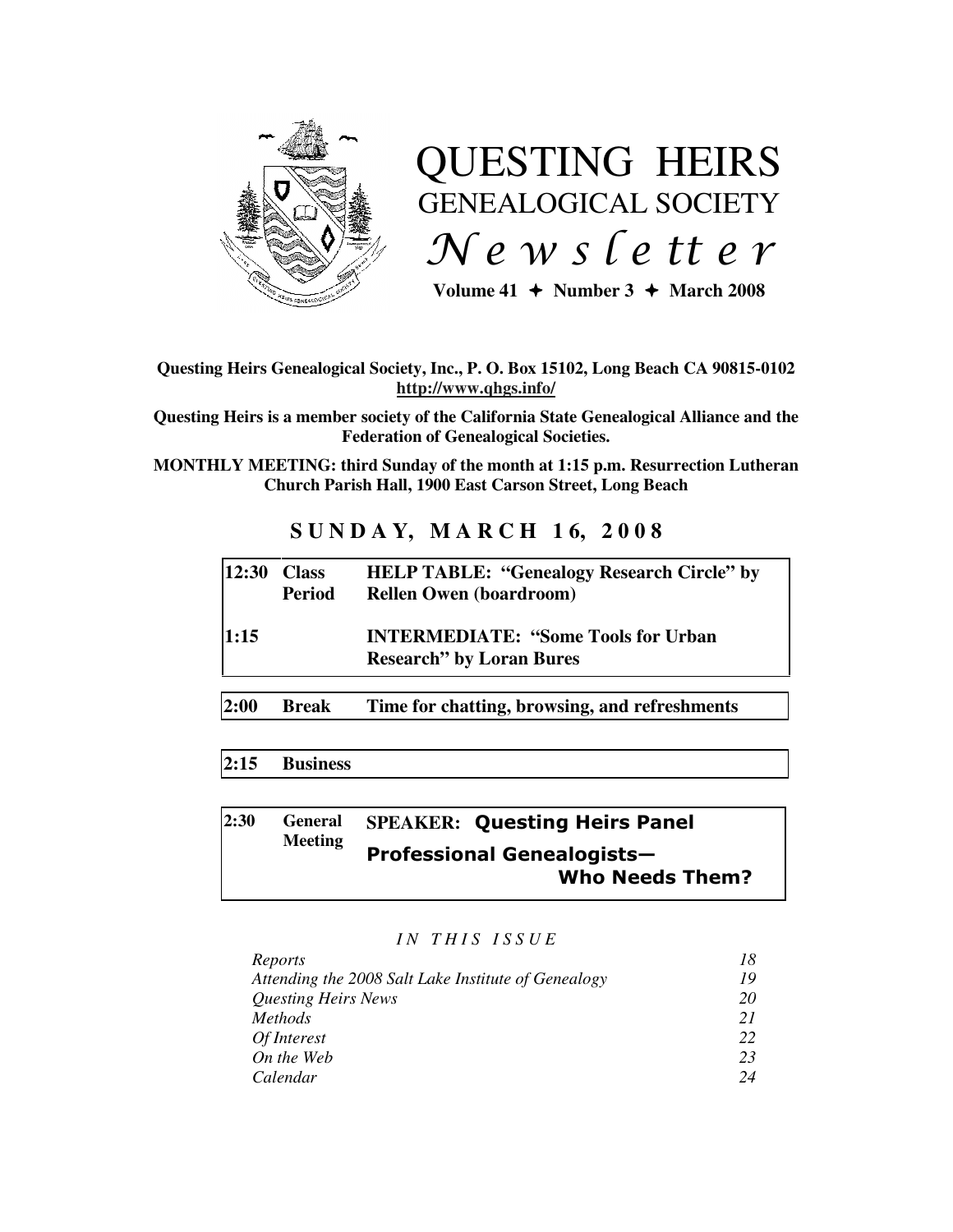## **M A R C H M E E T I N G**

#### **INTERMEDIATE CLASS Some Tools for Urban Research**

Among the tools we will look at are Sanborn Fire Insurance Maps. Find out some ways the family historian can use these maps in their research. Also find out what "F.B." means on a Sanborn map.

#### **PROGRAM Professional Genealogists— Who Needs Them?**

What is a professional genealogist? How does someone become a professional genealogist? Do they have a code of ethics? What does CG, CGL, FASG and AG after a person's name mean? Why would someone need a professional genealogist? How do you find one? How do you go about hiring one? What should you expect from a professional genealogist? Our panel will answer these questions and more.

#### **M E M B E R S H I P R E P O R T Sally DAVIS (562) 429-7803**

FEBRUARY MEETING ATTENDANCE Members: 39 Guests: 5

NEW MEMBERS

| Donna CLARK    | Individual 9/08 |      |
|----------------|-----------------|------|
| Terry HAMILTON | Family          | 9/08 |

RENEWAL

Sandra LAWRENCE Newsletter 9/08

#### **F I N A N C I A L R E P O R T David WERTS (562) 431-7790**

| January Income                  | \$173.45   |
|---------------------------------|------------|
| <b>January Expenses</b>         | \$738.63   |
| <b>Checking Account Balance</b> | \$3,105.19 |

#### **R E F R E S H M E N T S Georgie (Peterson) LYONS (562) 432-4908**

|               | Thanks to our February hosts: |
|---------------|-------------------------------|
| Linda ARTUSO  | Hazele JOHNSON                |
| Georgie LYONS | Linda RYAN                    |

Our March hosts will be: Tricia BURES George JOHNSON Barbara LOURTIE Cheryl TARDIF

**NOTE: Submissions for the April 2008 Newsletter are due by March 24, 2008.** 



*Copyright* © *2008, Questing Heirs Genealogical Society, Inc.* 

*Permission to reprint original items from this publication is granted, provided that the reprint is used for non-commercial, educational purposes, and that the following notice appears at the end of the article: Previously published in Questing Heirs Genealogical Society Newsletter, Vol. 41, No. 3, March 2008.* 

*This newsletter is published monthly as a benefit for members of Questing Heirs; it is not meant to be sold. Those who are unable to attend our meetings but wish to subscribe to the newsletter may purchase a newsletter-only membership for \$12.00 a year. To join, please use the membership application on the outer cover of this newsletter.*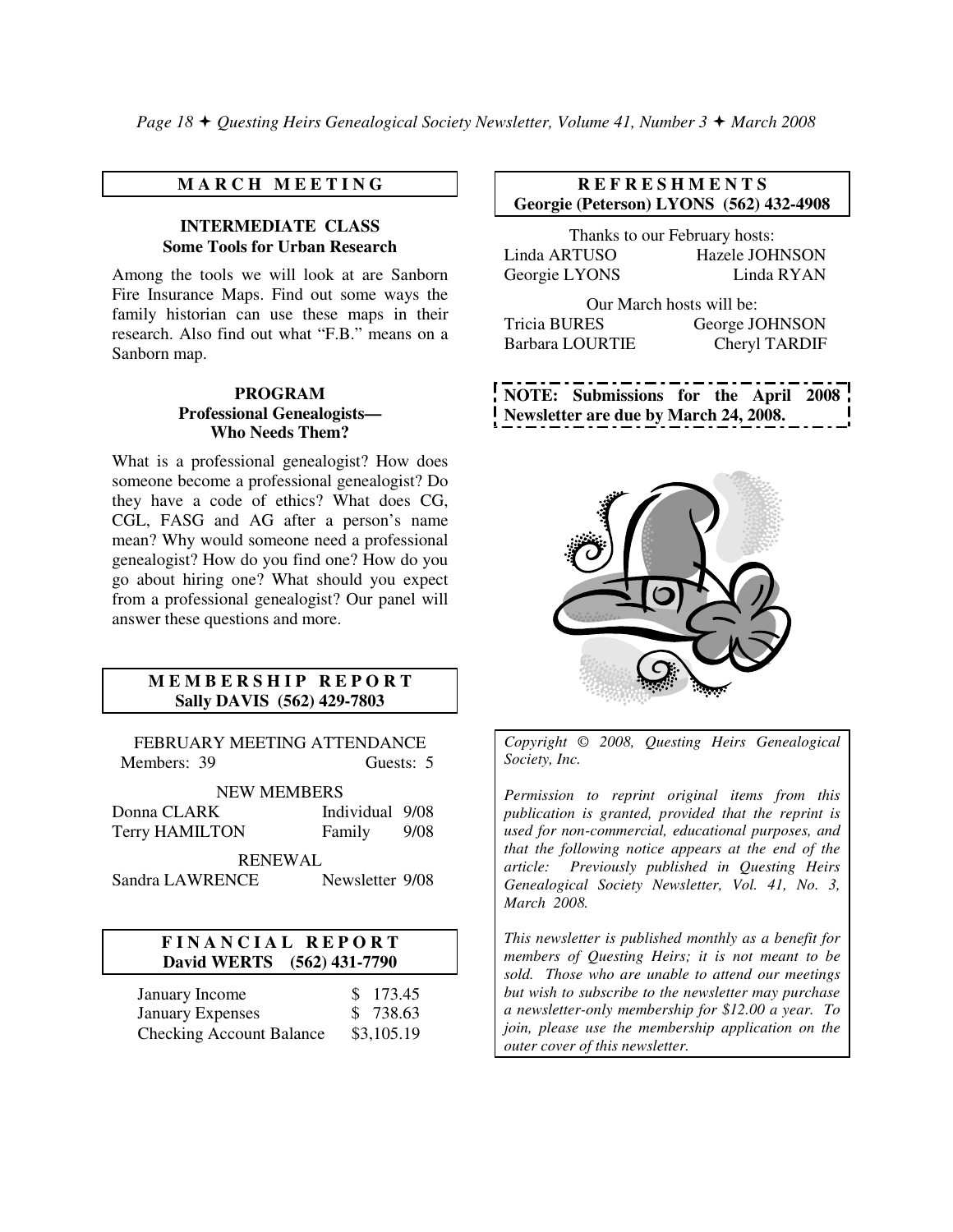# **ATTENDING THE 2008 SALT LAKE INSTITUTE OF GENEALOGY**

Contributed by Jeanette Jones

For the last four years I have started out my genealogy year with a great experience! I have attended the Salt Lake Institute of Genealogy which is held the first full week of January at the Radisson Hotel, located just a block from the main Family History Library, in Salt Lake City. The Institute is sponsored by the Utah Genealogical Association.

The Institute runs for five days—starting with a breakfast on Monday morning and ending with a banquet on Friday evening. These two meals are included in the basic tuition which, in 2008, was approximately \$300 (depending on membership in the Utah Genealogical Association). All the coordinators of the ten courses that are offered are experts in their fields, and many are wellknown lecturers and writers in the genealogical community. Every year nine courses are offered—each with a specific focus. Some of the subjects in 2008 were "France and her Former Colonies," "Welsh Research," "Western U.S. Research," "Producing a Quality Family Narrative," "Advanced Methodology," and "American Records and Resources: Focusing on Families." These subjects vary from year to year.

For the nine courses, there are classroom lectures of about one hour in length for about four hours a day. The rest of the time students are free to go to the library to try some of the sources or methods they have just learned about. During the four hours of lectures each day, the coordinator lectures about half the time and brings in other experts to fill the balance of the time. These experts may be other coordinators, personnel from the Family History Library, or other genealogists from among the abundance of those who are available in the Salt Lake City area. A workbook is provided for every separate course that contains a brief outline of each lecture and a listing of sources that the lecturer mentions.

There is also another course that is offered every year called "Research Methodology: Genealogical Problem Solving" that many people take year after year. This course requires a good deal of work before you even arrive. In early November a participant must submit a thesis question that states what they are seeking to find or prove, as well as documentation for all the research that has been done so far—with copies of maps, time lines, census forms, pedigree charts and family group sheets. All negative results must also be submitted. The three experienced genealogists who coordinate this course then review all your material beforehand and already have many suggestions ready for you on the first day of class. In fact, in some cases, they contact you before the course starts and ask you to bring more information.

In addition to all that goes on in the daytime, there are also lectures in the evening on various subjects. If you haven't learned enough during the day, you can also attend these lectures. A fee is charged for them, however, as they are not included in the basic tuition.

This annual Institute is truly a valuable addition to your genealogical research. It brings you up to date on what is happening in the genealogical world, what is happening in the Family History Library realm and, most of all, stimulates one to try a new avenue of approach in their particular ancestry research. One gentleman I met, who has gone for years, told me he can hardly wait for Christmas and New Years to be over so he can go to Salt Lake City for the Institute.

History is the witness that testifies to the passing of time; it illumines reality, vitalizes memory, provides guidance in daily life and brings us tidings of antiquity.

Marcus Tullius Cicero (106-43 BC)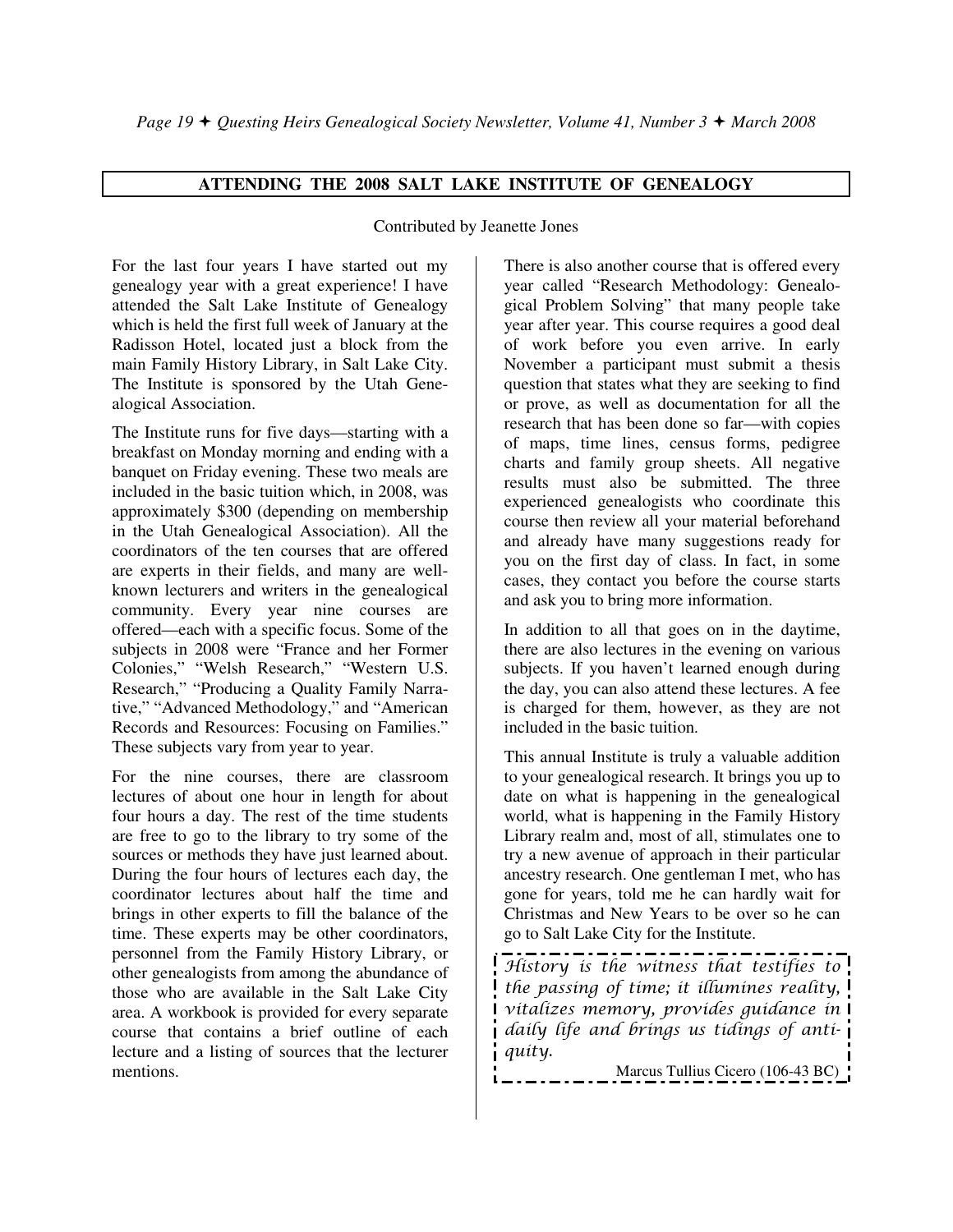# **QUESTING HEIRS NEWS**

## **PRESIDENT'S MESSAGE**

Wow, have we started out with a bang! Your Board is working hard to make this a memorable year for our members; so, invite someone you have met through your genealogy to our meetings. The more the merrier!!

We have already received some money from the Ralphs card program, making it a great resource for our treasury. We hope to add other similar programs to take advantage of our grocery shopping and book buying. Dave Werts and Loran Bures are working on that.

We had a good response to our visit to the Long Beach Family History Center, and I hope you will learn more about what is offered at the Long Beach Main Library on Saturday, March 22. We will become reacquainted with the genealogy books, the map collection, and the Long Beach collection.

Set the date of May 31 for a visit to the Long Beach Historical Society to learn about their resources for the Long Beach area. The society is now settled in its new location at 4260 Atlantic Avenue.

We have set up committees for some of the officers and for projects. Loran Bures is head of the Programming Committee, with assistance from Richard Hoover, John McCoy, Liz Myers, and Howard Davis. They are open to your ideas.

The Cemetery Committee plans to work with local funeral directors and cemeteries to gather information to share. Its members include Jeanette Jones, Liz Myers, Polly Johnson, Tina Yanis, George Johnson, and Laurie Angel.

Last, but not least, welcome to our new members, Donna Clark and Terry Hamilton!

Happy Hunting.

Liz Myers

·舟 + 1 击 ← 由 ← 由 ⊕

# **LONG BEACH FHC VISIT**

As Liz mentioned, our first "Resources for the Family Historian" outing to the Long Beach Family History Center at 3701 Elm Avenue was a resounding success. Twenty-five members gathered at 9:00 a.m. on Saturday, February 9, for an hour's orientation to the library. Many stayed on after 10:00 a.m. to explore its potential further and to receive individualized help with their genealogical research problems.

This Family History Center is currently open:

| Tuesday   | 9:00 a.m.-4:00 p.m. and         |
|-----------|---------------------------------|
|           | 6:30 p.m.-9:00 p.m.             |
| Wednesday | 6:30 p.m.-9:00 p.m.             |
| Thursday  | 9:00 a.m.-4:00 p.m. and         |
|           | 6:30 p.m.-9:00 p.m.             |
|           | $(2nd & 4th Thursday evenings)$ |
| Saturday  | 10:00 a.m.-2:00 p.m.            |
|           |                                 |

Please come back again. Normally the center is not crowded, and there are enough computers and microfilm viewers for all patrons.

# H U M O R

#### Origin of the Human Race

A little girl asked her mother, "How did the human race appear?" The mother answered, "God made Adam and Eve. They had children and, so, was all mankind made."

Two days later she asked her father the same question. The father answered, "Many years ago there were monkeys from which the human race was developed." The confused girl returned to her mother and said, "Mom, how is it possible that you told me the human race was created by God, and Papa says it was developed from monkeys?"

The mother answered, "Well, dear, it is very simple. I told you about the origin of my side of the family while your father told you about his side."

*Contributed by Liz Myers*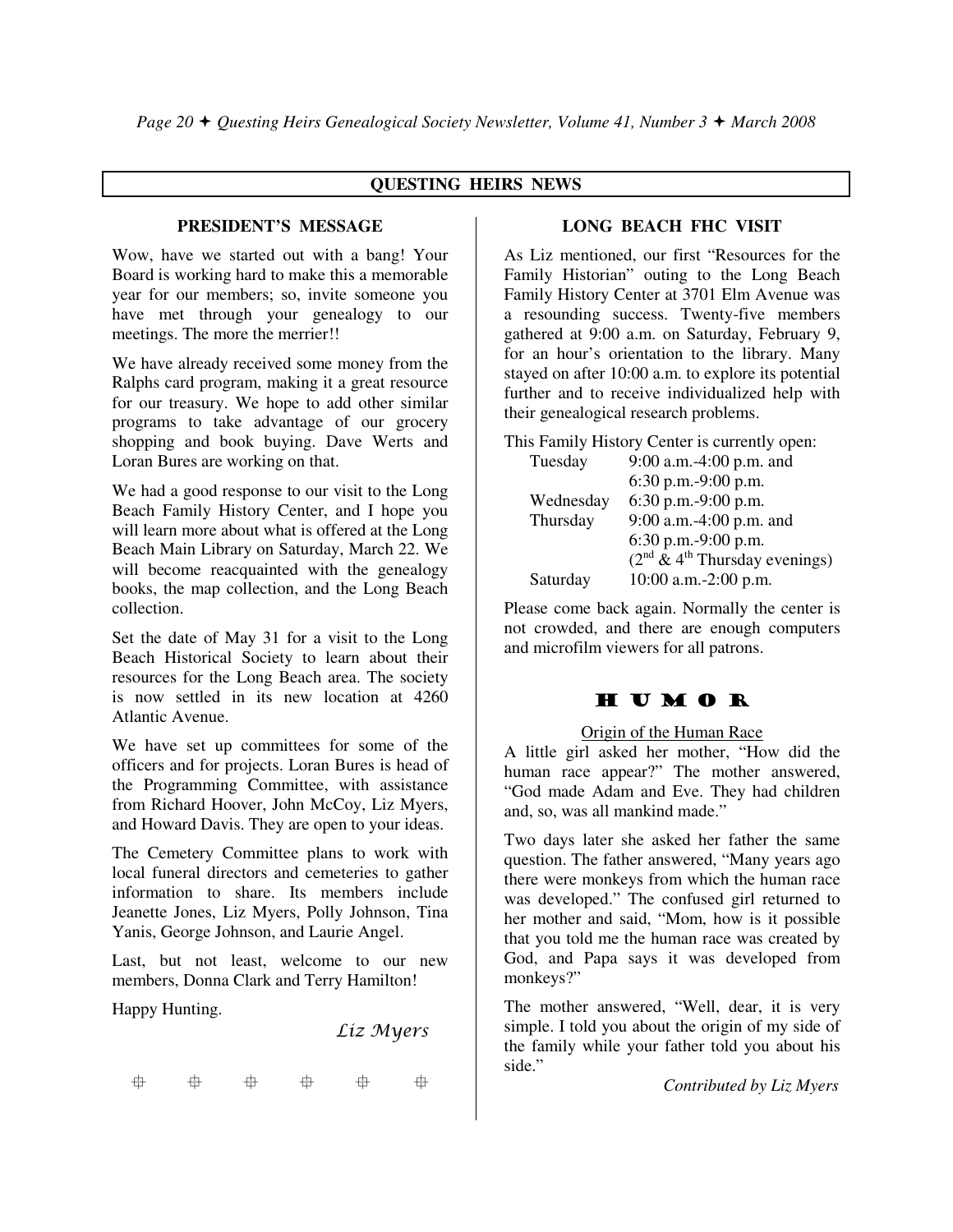#### **M E T H O D S**

# **HESSIANS!**

#### by John McCoy

By "Hessians", we usually mean German soldiers who served on the British side in the Revolutionary War. They were not all from the region known as Hesse, though most were. One of the big problems with a Hessian ancestor is finding, and proving, his origins in Germany.

Some success has been reported, thanks to a project undertaken in Germany in the 1970s to index as many of the original muster rolls and other records as could be found. Some of these records include the soldier's birthplace in Germany. The result is a set of six volumes known as "HETRINA"—the name being an acronym for the German name of the indexing project. If you are lucky enough to have a Hessian ancestor whose name is uncommon, and whose full name and date of birth are known, you may be able to locate likely candidates in HETRINA. Then you can search the church records of the villages indicated, and thereby spot your man.

Since your ancestor evidently stayed in the U.S. after the Revolution, you should also check to be sure that the man you found in the German church records really left—that he did not (a) die in Germany or (b) marry and raise a family there when he was supposed to be in the U.S.!

The first five volumes of HETRINA are available on microfilm through the Family History Library (film numbers 1320516 and 1320542). The first of these films is at the Los Angeles Regional Family History Center. There is also a "mailing list" on RootsWeb.com (AMREV-HESSIANS-L) with its own website full of helpful resources at:

 http://freepages.military.rootsweb.com/ ~bonsteinandgilpin/index.htm.

#### **MAIDEN NAME PLACE HOLDERS**

by Sarah Loft

I have large numbers of women without known maiden names in my family tree. I don't substitute married names for unknown maiden

names because that introduces some confusion as well. So, when trying to find a given person in an index, if the name is a common one like Nancy or Mary or Elizabeth, it can be nearly impossible to pick out the right candidate, especially if other identifying information (such as dates or birthplace) is scarce. In order to make my life simple, I have invented pseudo surnames that serve as temporary place holders until I can find out a maiden name (if ever) and also carry identifying information without creating the kind of confusion substitution of married names does. The pseudo surname, in lower case, indicates a relationship such as Jane wifeofJosephBMerrill or Mary wifeofJesseWilliams. When I look up "Jane wife" in the index of my Ancestry tree, all the Janes turn up, each connected to the right husband. If at some point I discover that Jane was a Jones, it's easy enough to blank out wifeofJosephBMerrill and substitute Jones.

*A Quick Tip from* The Ancestry Weekly Journal *of 4 Feb 2008. Copyright © 2008. The Generations Network, Inc. Note that the following week Samuel Kraus wrote in to say that he uses the same strategy for Parental Place Holders—e.g., "John's father" or "John's mother," with a question mark for the mother's maiden name.* 

#### **SEPARATING DOCUMENT PAGES**  by Jennie Vertrees

[When working with pages from the original 1880 census of Mercer County, Missouri] I ran into some pages that were so tightly stuck together that I couldn't get them apart short of tearing them, which I didn't want to. So I asked the person in charge of these old documents if she knew how to get them apart without damaging them. She took a sheet of acid-free paper and "see-sawed" it gently between the two sheets of the document; they came apart without much effort. She stated that the sheet of paper had to be acid-free or it wouldn't work. I've tried it since then and it has worked every time for me.

*From an article appearing in RootsWeb Review: 9 Jan 2008, Vol. 11, No. 2.*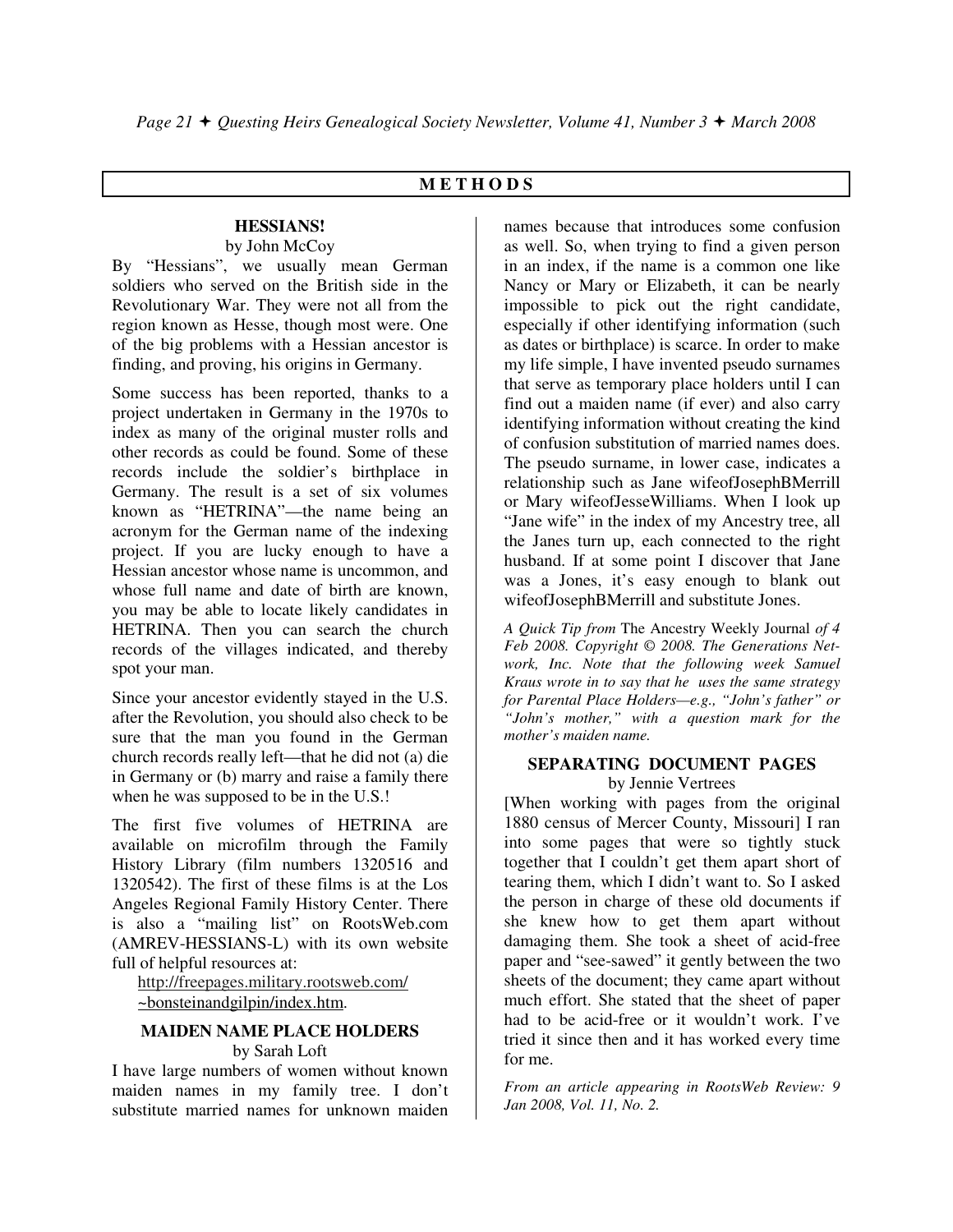# **O F I N T E R E S T**

#### **PART OF TENNESSEE BELONGS TO GEORGIA?**

Chattanooga is in the wrong state, according to Georgia lawmakers. So is Lookout Mountain.

Lawmakers in Georgia now say that a survey that was done in the early 1800s incorrectly marked the state's border with Tennessee. Now Georgia wants the land back.

The border is supposed to be the  $35<sup>th</sup>$  parallel, but an 1818 survey put it just about a mile south of the correct location. "I think 190 years of uncertainty needs to come to an end. I'm not seeking to move the border, I simply want to have the border accurately surveyed and correctly marked," said Georgia state Rep. David Shafer.

It's no secret that Georgia has had some water woes, and if the border is moved, it will annex a portion of the Tennessee River. "The Tennessee River clearly flows south of the  $35<sup>th</sup>$  parallel and through Georgia," Shafer said.

Lawmakers in Tennessee said they have no intention of allowing parts of Tennessee to become a part of Georgia.

Georgia is serious about the proposal, and all 56 state senators have signed on as sponsors for legislation to move the boundary to the  $35<sup>th</sup>$ parallel. However, any such change would have to be approved by both states' Legislatures as well as by Congress, and Tennessee lawmakers say that is not going to happen.

*Posted on Eastman's Online Genealogy Newsletter of 12 Feb 2008 at http://blog.eogn.com. Copyright 2008 by Richard W. Eastman.* 

#### **SOCIETY OF GENEALOGISTS**

http://www.sog.org.uk

The Society of Genealogists, in England, is home to a library of family histories, civil registration and census material, and the widest collection of county sources in the country.

The Society just announced they will be partnering with Frontis Ltd. to publish transcribed records, digitized documents, book facsimiles, and more from their library on their own website…

*This news appeared in RootsWeb Review: 6 Feb 2008, Vol. 11, No, 6.* 

#### **FAMILY KNOWLEDGE SURVEY**

A survey conducted for Ancestry.com found the following interesting facts:

- Young Americans are looking to their roots—83% of 18- to 34-year-olds are interested in learning their family history. Following closely are the 35- to 54-year-olds at 77% and Americans ages 55+ at 73%.
- Half of Americans know the name of only one or none of their greatgrandparents.
- Twenty-two percent of Americans don't know what either of their grandfathers do or did for a living.
- Although America is known as a nation of immigrants, 27% don't know where their family lived before they came to America.
- Seventy-eight percent of Americans say they are interested in learning more about their family history.
- Fifty percent of American families have ever researched their roots
- In comparing regions, Southerners know the least about their roots. Only 38% know both of their grandmothers' maiden names, compared with 50% of Northeasterners. Also, only 47% of Southerners know what both of their grandfathers do or did for a living, while 55% of Northeasterners know both grandfathers' occupations.

*Source: zOmnibus Survey, MarketTools, February 2007 as reported in FamilyCircle 24/7, 6 Dec 2007. Copyright © 2007, The Generations Network, Inc.*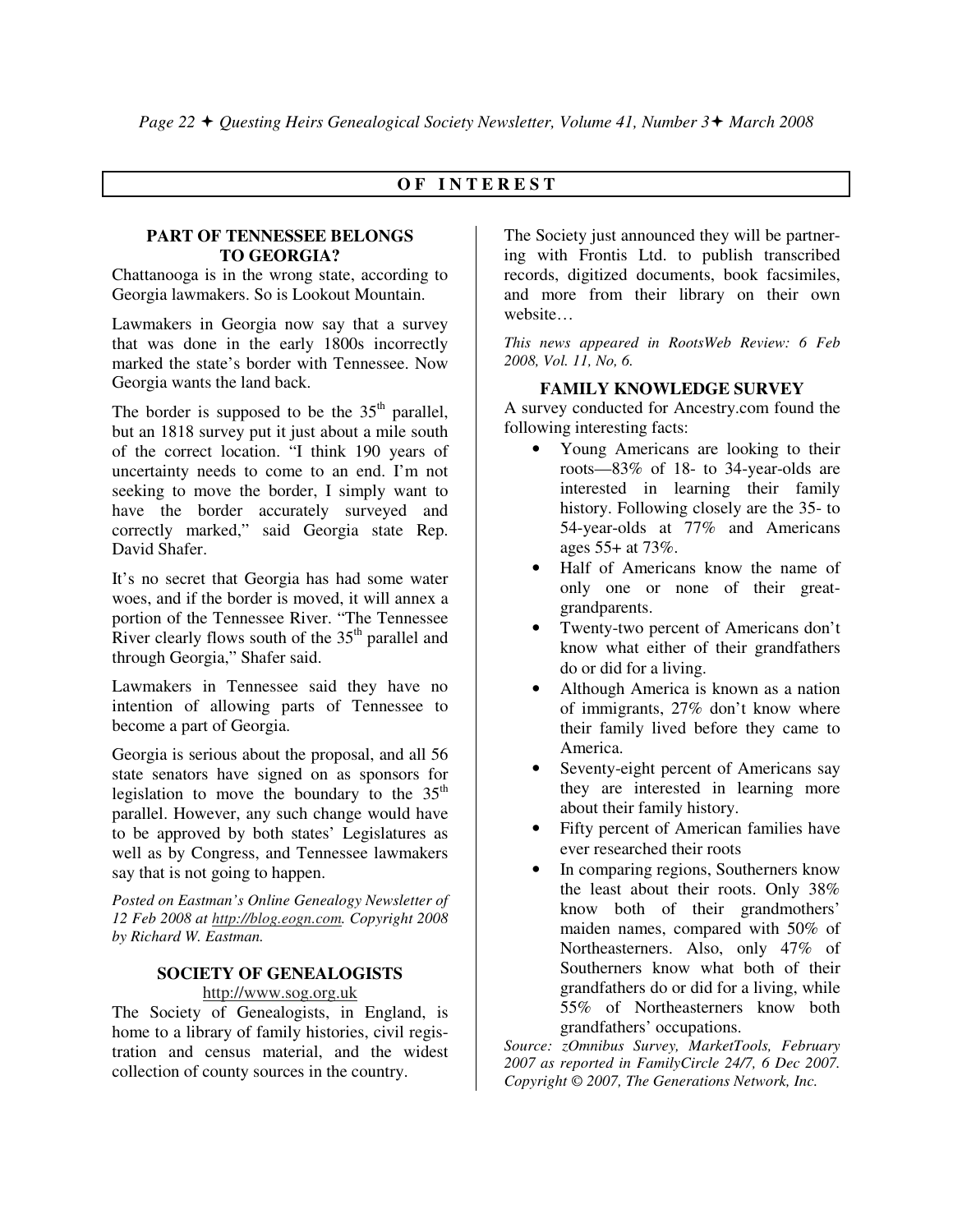# **O N T H E W E B**

## **VIRGINIA RESEARCH**

On 14 February Arlene Eakle launched a new blog geared to Virginia research. You can access it at http://virginiagenealogyblog.com.

In her announcement of this blog, she commented "if I had my druthers, I would only do family research on Virginia problems including Kentucky, West Virginia, parts of North Carolina, parts of Pennsylvania, parts of Ohio, parts of Tennessee, all of which were claimed at one time by Virginia, because 'In the Beginning, All Was Virginia.'

"…Now don't say to me, 'I have no Virginia ancestors and no interest in research there.' Why? Because the strategies, the **new sources** I have discovered are now available, and the research process I use to trace Virginians applies to research in the majority of states and countries. Even Eastern Europe. You will learn a great deal of new stuff that will directly apply to your own ancestry…"

# **SCGS VIRTUAL SURNAME WALL**

If you have attended past Southern California Genealogical Society Jamborees, you probably noticed (and may have contributed to) their Surname Wall. It has now been rolled out on the Internet as a Virtual Surname Wall and can be accessed at http://www.scgsgenealogy.com/ SurnameWall.htm.

This database is available to the public free of charge. You can search it for surnames, and you can add your own surnames of interest. To participate:

- add up to 10 family names, with spelling variations;
- include pertinent geographic area; and
- an associated time period.

Your contact information will not be displayed. SCGS will forward a requestor's contact information to you when it receives an inquiry, or you can authorize SCGS to release either your email address or complete contact information when someone responds to your listing.

# **GERMAN SCRIPT TUTORIAL**

http://script.byu.edu/german

The Immigrant Ancestors Project at Brigham Young University has developed an excellent tutorial to help with the reading and transcribing of old documents in German. The tutorial has four sections: Getting Started, Handwriting & Typefaces, Extraction Guidelines, and Transcription Tests.

Other such tutorials are in the works for the Dutch, Italian, French, Spanish and Portuguese languages.

# **SCAR ORGANIZATION & WEBSITES**

by Nancy Lindroth

SCAR stands for the "Southern Campaign of the American Revolution," an organization that collects and disseminates published and unpublished information about this aspect of the conflict. If your ancestor fought in the South during the American Revolution, you should visit their website at:

http://www.southerncampaign.org.

SCAR publishes a quarterly magazine-type newsletter that includes scholarly articles about battles, leaders, pensions, ongoing research, and maps; letters to the editor; a calendar of events; and so forth. The website also contains helpful links, and you will find transcriptions of over 2,000 Revolutionary War pensions at:

http://www.southerncampaign.org/pen.

*From an article appearing in RootsWeb Review: 16 Jan 2008, Vol. 11, No. 3.* 

# **CYLINDER RECORDING PROJECT**

## http://cylinders.library.ucsb.edu

UC Santa Barbara has created a digital collection of nearly 8,000 cylinder recordings. As documents of American cultural history and musical style, cylinders are an audible witness to the sounds and songs through which typical audiences first heard the recorded human voice. Take a listen to some of the songs your ancestors heard around the turn of the  $20<sup>th</sup>$  century at the above website.